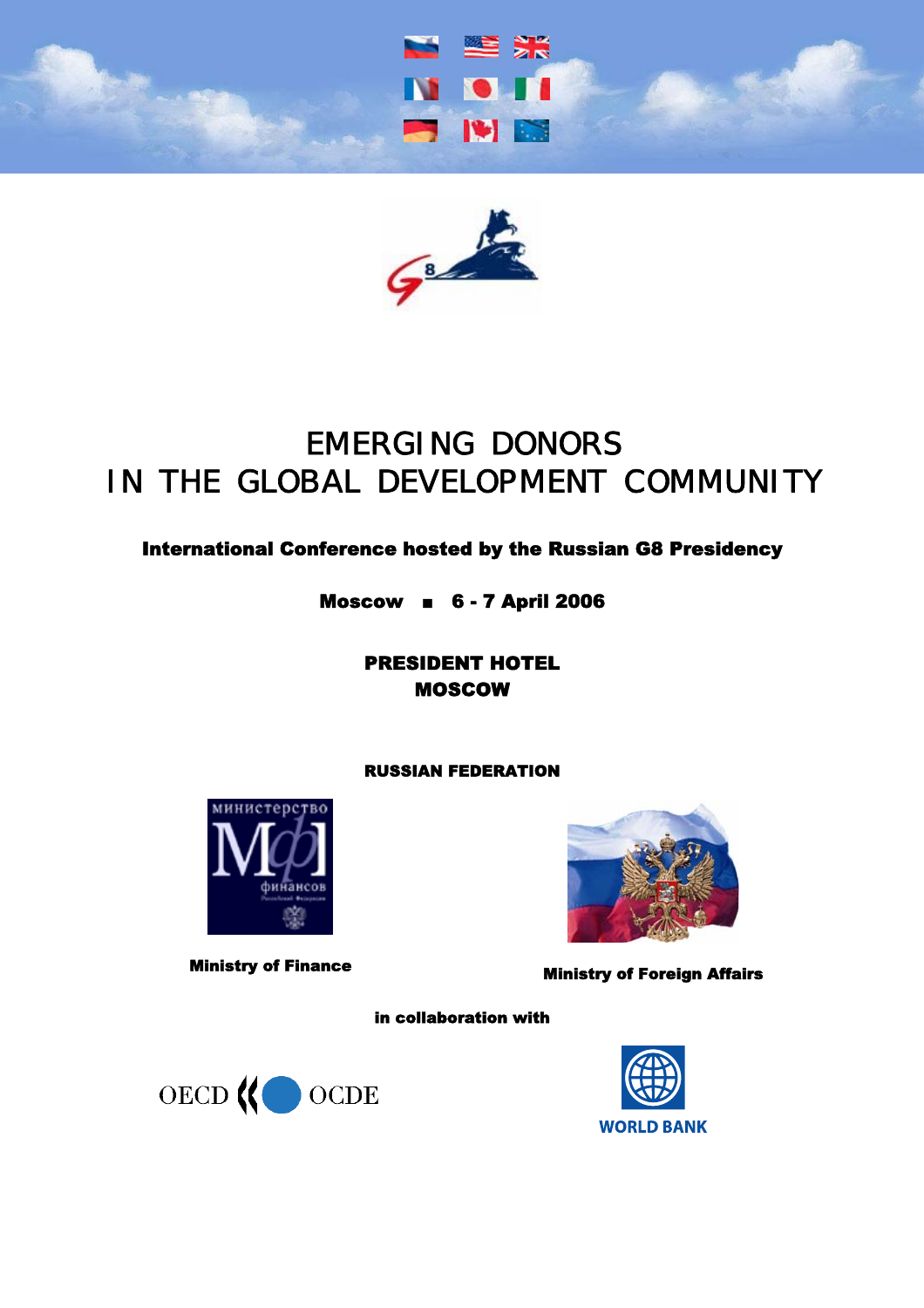

## **Introduction**

The aim of this conference, convened under the auspices of Russia's G8 Presidency, is to recognize the important and growing contribution to global development by nontraditional and (re)emerging donor countries. Impressive success in achieving domestic development goals has allowed a growing number of developing and transition economies to look into disseminating their development experience beyond their national borders and to share their knowledge with other developing partner countries seeking to advance their own economic and social development objectives.

It is clear that what unites emerging and traditional donors is a shared commitment to the Millennium Development Goals and sustainable global development. At the same time, diversity in donorship is natural and should be embraced. Just as there is no single right way to achieve successful progress in domestic development, there is no single right way to provide development assistance. The development cooperation efforts of emerging donors hold significant promise by offering new and innovative ideas and approaches to the achievement of development goals in partner countries.

With the increasing diversity of donors participating in development cooperation, this conference also aims at promoting understanding of various approaches to development, with a view of enhancing the effectiveness and complementarity of the efforts of all donors, traditional and emerging.

Sharing of ideas, experiences and knowledge is a fundamental premise and principle of development cooperation. In fact, this idea is firmly embedded in the eighth Millennium Development Goal, which calls for a global partnership for Development. The Russia G8 Presidency is committed to strengthening the efforts of the growing global donor community to provide effective support for the achievement of the Millennium Development Goals.

**Alexey Kudrin** Minister of Finance of the Russian Federation







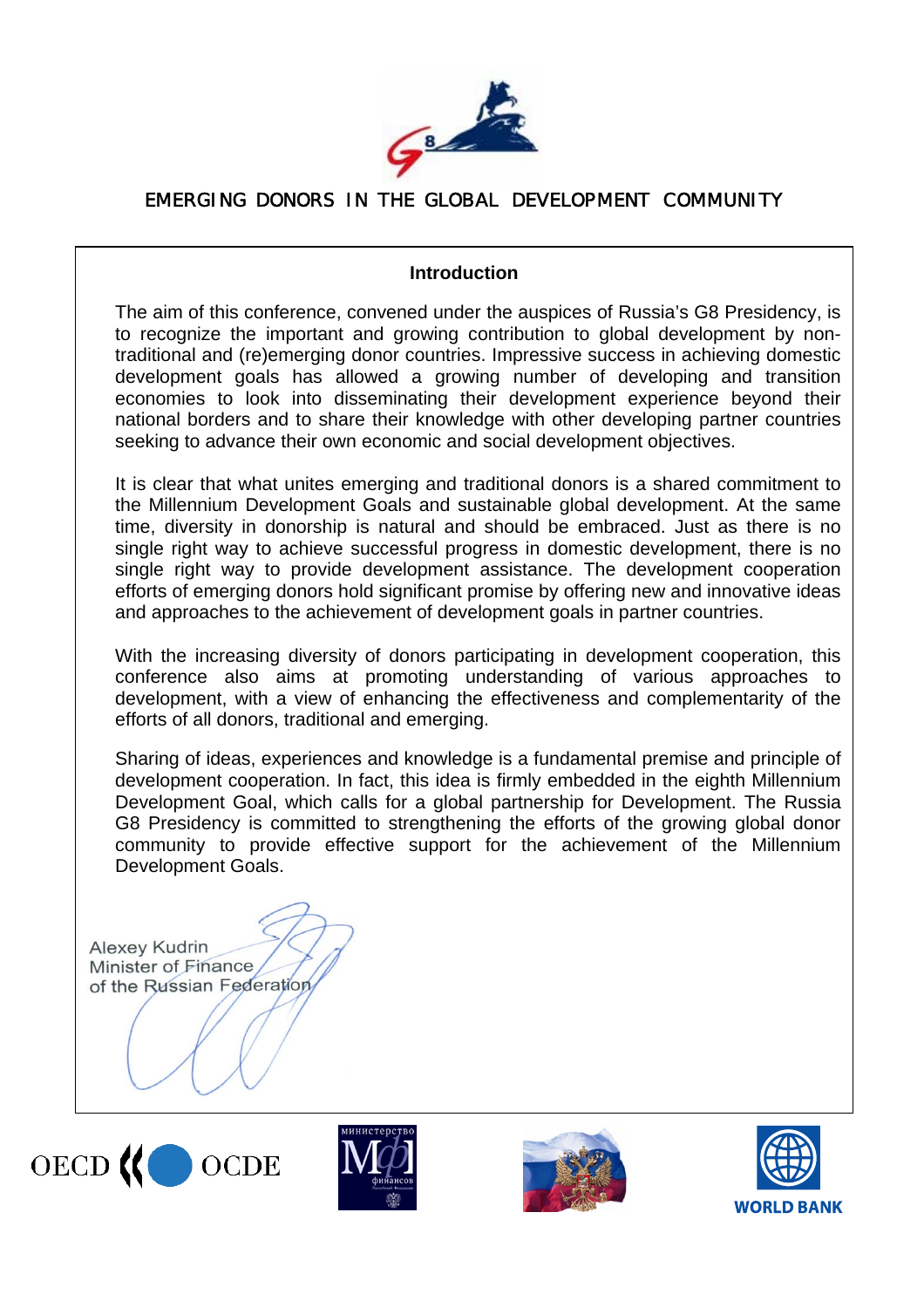

#### **DRAFT AGENDA**

**Thursday, 6 April** 

**Afternoon Sessions** 

#### **16:00 – 17:00 OPENING OF THE CONFERENCE – WELCOME BY THE G8 PRESIDENCY**

Chair: *Alexey Kudrin, Minister of Finance, Russian Federation*

Passing on the G8 torch *Sharon White, Director for Policy Division in the Department for International Development for International Development, United Kingdom*

A lasting G8 commitment towards development *Grosse Wiesmann, Deputy Director-General, Federal Ministry for Economic Cooperation and Development, Germany*

## **17:00 – 18:30 DEVELOPMENT CO-OPERATION – THE CONTEXT OF A GLOBAL CHALLENGE**

Chair: *Kiyotaka Akasaka, Deputy Secretary General, OECD* 

The development co-operation challenge - emerging donor perspective *Luis Pereira da Silva, Secretary for International Affairs, Ministry of Finance, Brazil*

The ODA outlook and the architecture of international Development Co-operation *Richard Manning, Chair, OECD Development Assistance Committee*

Emerging donors – a key role in future development co-operation *Shoji Nishimoto, UNDP Assistant Administrator*

Shared global efforts for a common global challenge *Margaret Thalwitz, Director, Global Partnership Programs, World Bank*

Innovative financing mechanisms *Gilles Mentré, Counsellor, French Embassy in Moscow* 







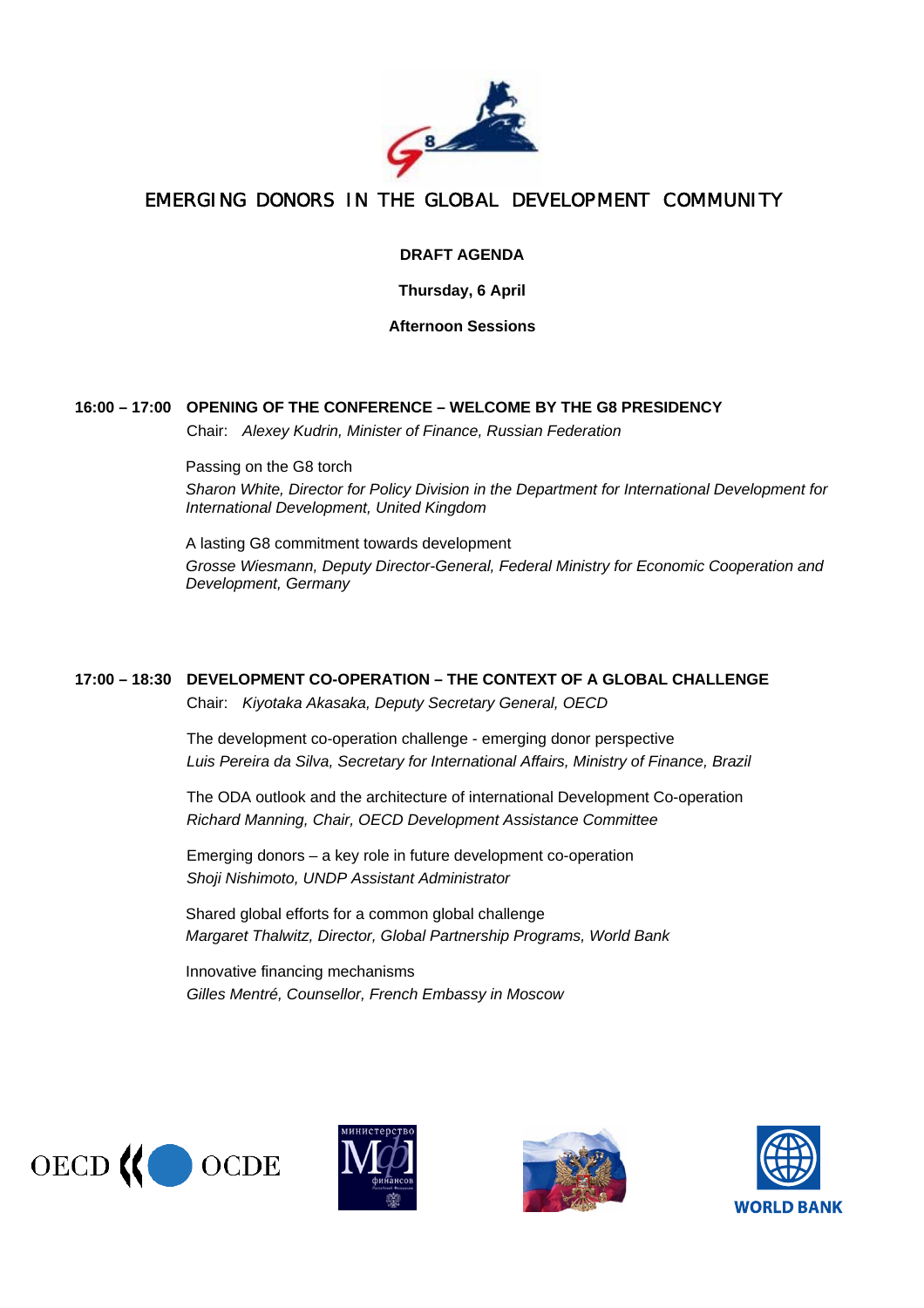

#### **DEVELOPMENT CO-OPERATION – THE CONTEXT OF A GLOBAL CHALLENGE Annotations**

#### *Objective of the session:*

- To share a broader vision for global development and discuss the role of new and re-emerging donors, in relation to all development partners.
- To sketch out main trends of the 'architecture' of the development aid system as grown over the past decades, and issues of co-ordination that would require special efforts of the development community
- To offer initial reflections on possibilities for evolution of the broadening group of donors in the development community.

Over more than a half century, development assistance has supported sustainable development processes in partner countries. In trying to tackle this multi-dimensional challenge, an increasingly complex global system, or architecture, of development co-operation has evolved during this time.

Emerging, or re-emerging donors constitute a new force in the global development effort. Their perspectives on development co-operation are particularly promising in two aspects: the policies that underlay their very recent development success; and the lessons from their experience as recipients of development assistance. On this basis, the importance of emerging donors is not confined to the additional resources they provide, but extends importantly to most recent lessons of development experience and knowledge.

Emerging donors are further contributing to a growing perception that the current 'system' may not reflect properly the today's world development needs, and the necessity to address the challenges of the future. The new donors bring to the table the richness and diversity of development experience that may be a source of new energy and innovation in development aid. However, an increasing number of donors with diverse experience and new perspectives present also an increased challenge to coordination. In this context, it will be critical to identify an effective balance between coordinated multilateral and bilateral assistance.

If recipient partner countries are to reap the full potential of the new dimension of development co-operation offered by emerging donors, it will be important to avoid past mistakes of traditional donors, duplication or dichotomy of co-operation efforts. Incoherent and uncoordinated policies have had major adverse effects and reversed a share of the development gains donors have promoted. This understanding is reflected not least in the 8<sup>th</sup> Millennium Development Goal, which calls for a true global partnership for development.

#### *Comments may be guided by questions such as:*

- How can traditional and emerging donors understand each other better so as to benefit from respective experience and to avoid that past mistakes will be repeated? What are the areas of donor assistance for which multilateral coordination is particularly critical? What mechanisms can create, protect, and expand coordination in these areas?
- What should the "expanded" donor community areas of concentrated efforts in response to Millennium Development Goal 8: A Global Partnership for Development? To what degree will cooperation among donors require a broader or new perspective to achieve unity in purpose and policy?
- What is the broad development co-operation outlook for the future, and what does it imply for the way donors are doing business? How can sustained ownership of all development partners be assured and fragmentation and duplication be avoided?







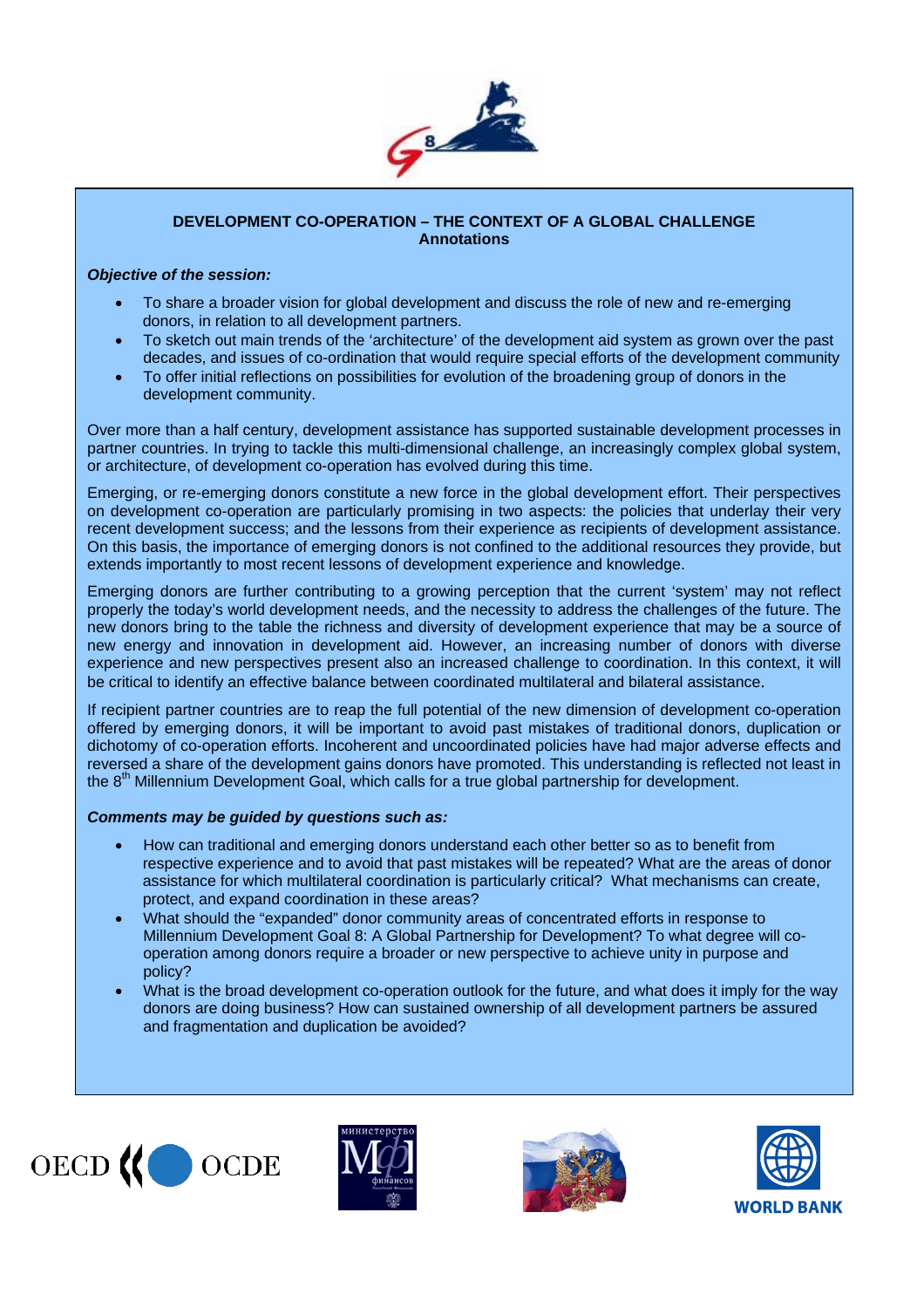

**Thursday, 6 April** 

**Evening** 

**19:00 – 22:00 Dinner hosted by the Russian Ministry of Finance** 

## **Friday, 7 April**

#### **Morning Sessions**

## **08:30 – 10:30 EMERGING AND TRADITIONAL DONORS – PASSING ON DEVELOPMENT EXPERIENCE**

Chair: *Sergey Storchak, Deputy Minister of Finance, Russian Federation*

- Russian Development Co-operation: Report by the Chair
- Assistance to International Development in the context of the Russian Foreign Policy *Yuri Isakov, Special Envoy and Special representative of the Minister of Foreign Affairs of Russia for preparation of the G8 Summit*

Shaping donor approaches: Development experience and implementation challenges

- **The Turkish example** *Hakan Fidan, President, President, Turkish International Co-operation Agency, Turkey*
- The Korean example *Park Suk-bum, Director General for International Economic Affairs, Ministry of Foreign Affairs and Trade, Republic of Korea*

Perspectives on aid delivery: Tailoring donorship to development goals

- **Bilateral experience** *Torgny Holmgren, Deputy Director General, Department for Development Policy, Ministry for Foreign Affairs, Sweden*
- Multilateral experience *Donald Kaberuka, President, African Development Bank*

#### **10:30 – 11:00 Coffee break**







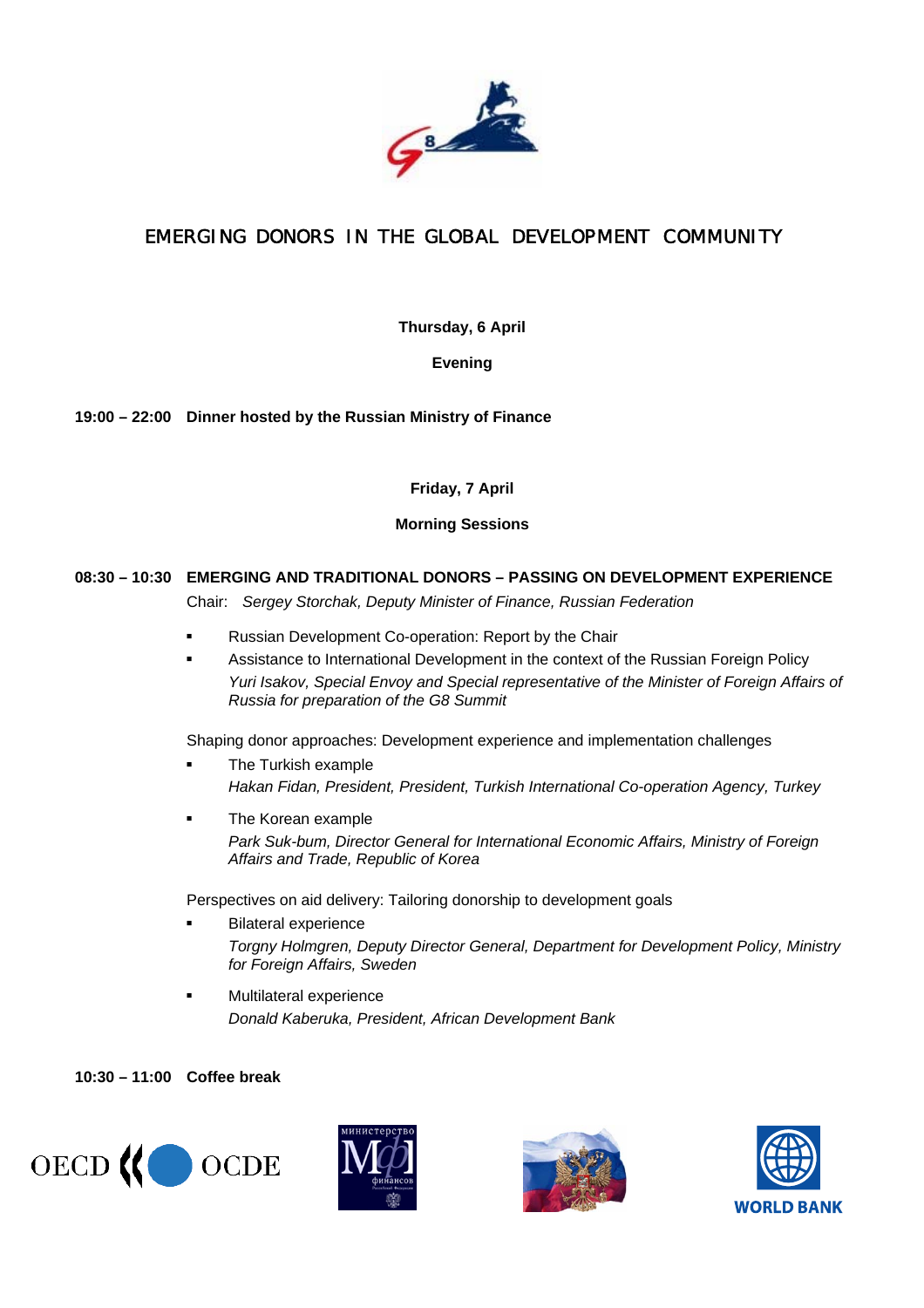

#### **EMERGING AND TRADITIONAL DONORS – PASSING ON DEVELOPMENT EXPERIENCE Annotations**

#### *Objective of the session:*

- To understand, on the basis of shared individual examples, the basic principles and policy approaches of donors, and the parameters and factors shaping them.
- To highlight potential comparative advantage of emerging and traditional bilateral and multilateral donors.
- To consider how existing coordination mechanisms and planned development forums can be used to summarise and mainstream the development policy and development coordination lessons in order to improve the development impact of donor assistance.

As indicated in the introduction to this conference, diversity in donorship is natural and should be embraced. Not only is there no single right way to provide development assistance, but experience from a variety of approaches and perspectives generates important insights and lessons for the effectiveness of development co-operation.

The recent experience in economic development offers rich and diverse examples of success and failure in a variety of contexts. Recipes for success vary from country to country, and it appears that no single recipe can work in any given country at any given moment of time. The enlargement of the donor community promises to expand significantly the knowledge base for donor assistance.

This session aims to offer insights on some of the system and science of development co-operation. A single conference can only be a start to a process - but this is in itself of key importance: The stimulus given through initial insights on the respective challenges, comparative advantages as well as accumulated knowledge and experience is hoped to be the basis from which dialogue, exchange and co-operation can be developed.

Yet, how can the variety of experience be captured, how can lessons be shared? Some longstanding mechanisms exist for co-ordination exchange on policy practice, such as the OECD Development Assistance Committee, the World-Bank/IMF Development Committee, or the Arab Co-ordination Group, often complemented by local consultative groups in partner countries. In addition, ECOSOC has taken up the mandate to review and assess international development finance, and will undertake a first development cooperation forum in 2007.

#### *Comments may be guided by questions such as:*

- What are the primary lessons of policies and strategies of the recent development experience, including that in the emerging donor countries that can be brought to bear on the world development agenda and international aid?
- What are the most effective mechanisms and principles for knowledge and development experience sharing that developing partners are currently using? Is there a sufficient level of knowledge sharing of development policies and practices?
- What would the conference participants expect from the coming development aid assessments and Development Aid Cooperation Forum of the 2007? What would be the recommended role of emerging donors in this Forum?







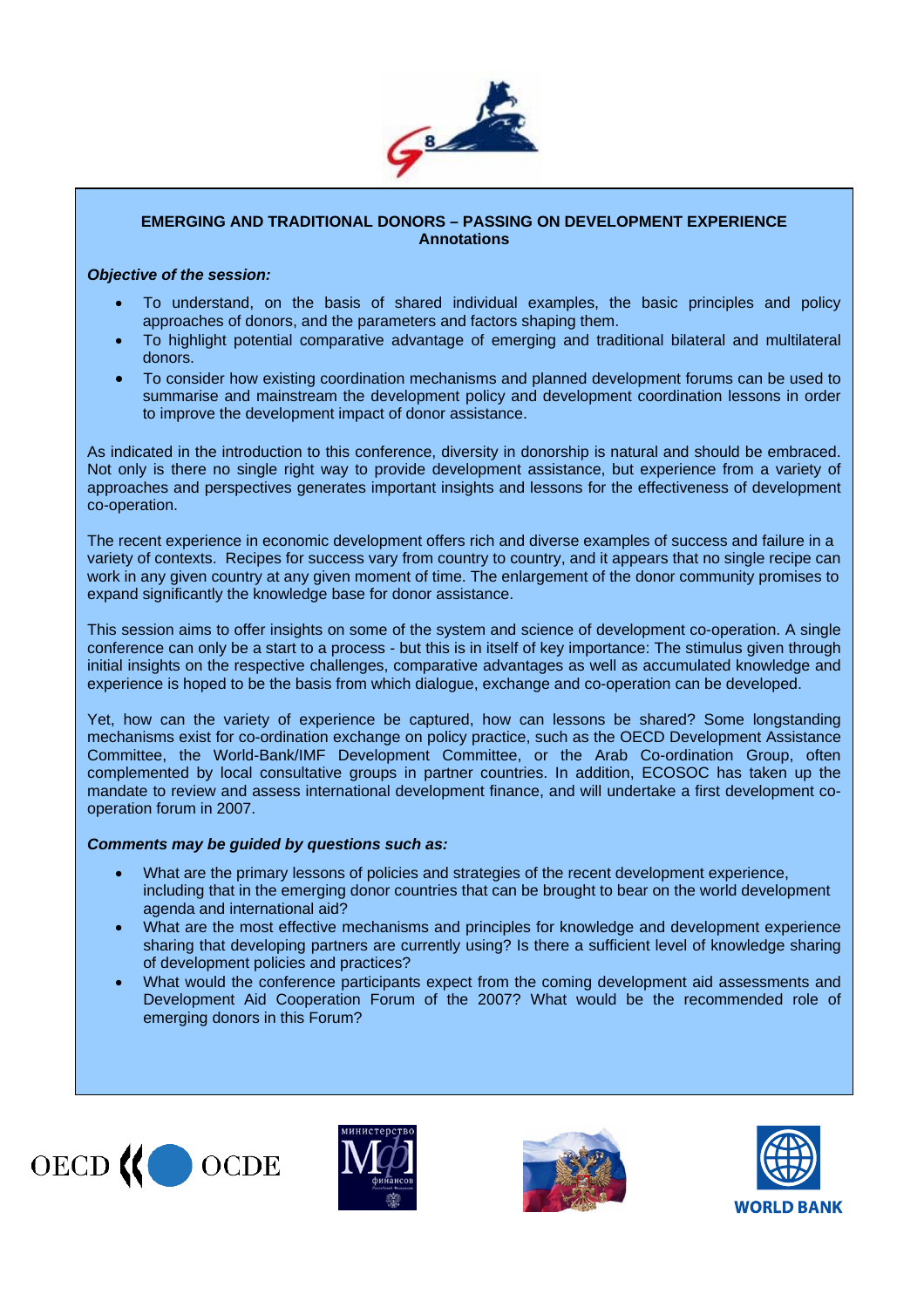

## **Friday, 7 April**

#### **Morning Sessions, continued**

#### **11:00 – 13:00 AID EFFECTIVENESS - JOINING EFFORTS FOR DEVELOPMENT IMPACT**

 Chair: *John Underwood, Director, Operational Policy and Country Services Department, World Bank*

The Paris Declaration: A roadmap towards more effective aid *Michael Roeskau, Director, Development Co-operation Directorate, OECD* 

Country Ownership and Capacity Development

- Tajikistan's approach *Safarali Nadjmiddinov, Minister of Finance, Tajikistan*
- Morocco's approach *Mohamed El Merghadi, Chef de Cabinet, Ministry of Finance and Privatisation, Morocco*
- Kyrgyzstan's approach *Akylbek Japarov, Minister of Economy and Finance, Kyrgyzstan*

From principle to practice: towards better donor co-ordination in support of the MDGs *Athanassios Theodorakis, Deputy Director General for Development, European Commission* 

#### **13:00 – 14:00 CONCLUSION OF THE CONFERENCE**

 Co-chairs: *Igor Shuvalov, G8 Sherpa, Russian Federation George Carner, Vice-Chair, OECD Development Assistance Committee John Underwood, Director, Operational Policy and Country Services Department, World Bank*

- **The Russian G8 Presidency and Development Co-operation**
- **Oral Summary of the Conference by the Co-Chairs**
- **•** Draft Chairs' Statement
- Comments from the Floor







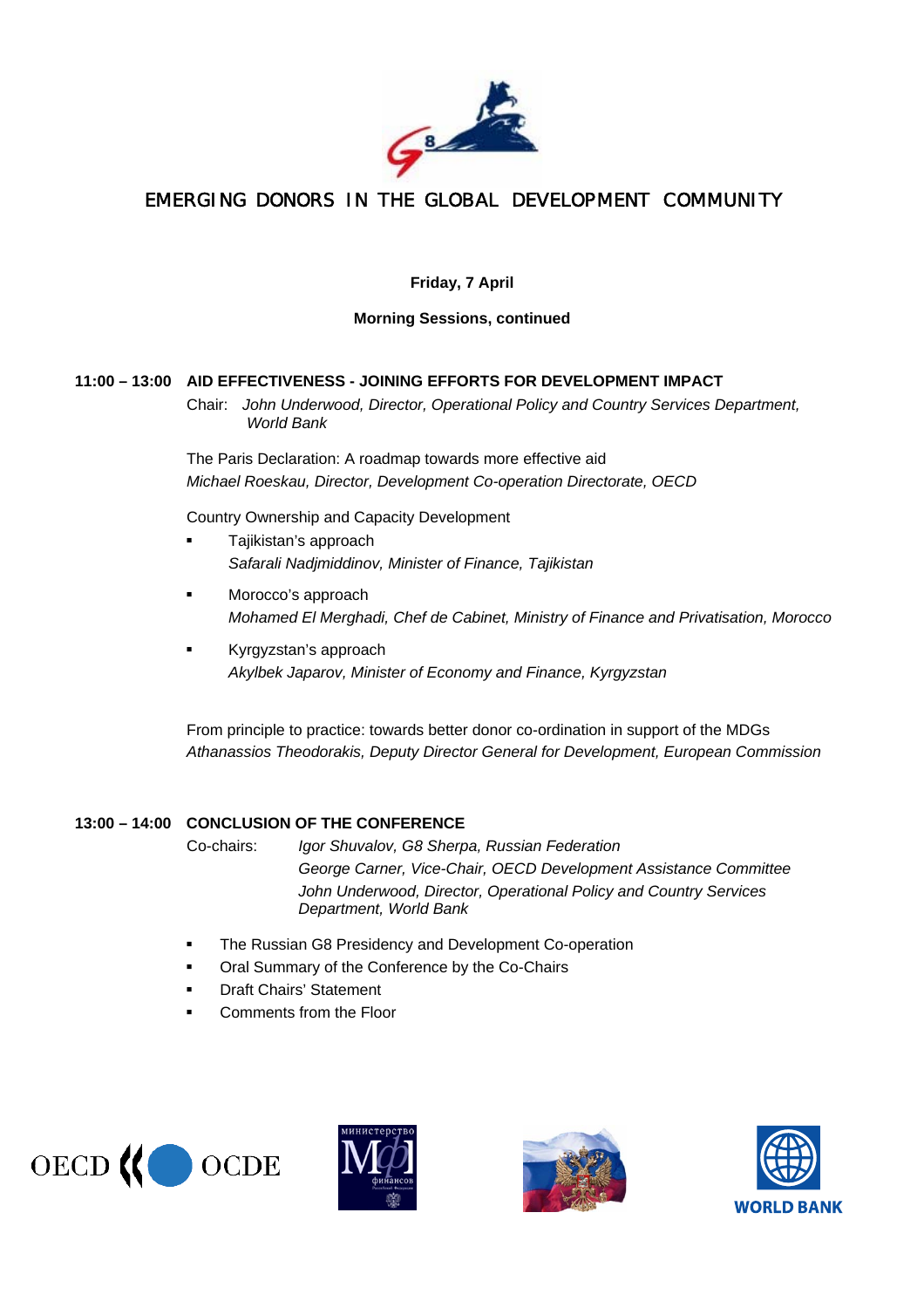

#### **AID EFFECTIVENESS - JOINING EFFORTS FOR DEVELOPMENT IMPACT Annotations**

#### *Objective of the session:*

- To highlight main issues and challenges that international development community is facing in promoting greater aid effectiveness.
- To gain perspective from partner countries on current principles of working with donors to ensure sustainable development impact.
- To offer reflections on measures taken by the international donor community in order to support the aid effectiveness objectives as reflected in the Paris declaration.

Aid needs to be effective in order to achieve maximum progress towards the Millennium Development Goals. One crucial aspect, beyond actual aid volumes, or the knowledge and capacity provided, is the way assistance is delivered. This has shown to have major implications for its possible effectiveness. The Paris Declaration of 2 March 2005 sets out a joint vision of partner countries and donors to increase the effectiveness of aid and its development impact on the basis of partner country leadership. It is organized around five key principles: ownership, alignment, harmonisation, managing for results, and mutual accountability.

*Ownership* – Developing countries need to exercise effective leadership over their development policies, strategies and co-ordinate development efforts. Donors should support and enable this by respecting developing countries' policies and helping strengthen their capacity to implement them.

*Alignment* – The overall support of donors should be based on partner countries' national development strategies, institutions and procedures. For example, donors should draw conditions, wherever possible, from a developing country government's development strategy.

*Harmonisation* – Increasing donor harmonisation, will be a key facilitator for effective ownership and alignment. Donors will be collectively more effective by establishing common arrangements at country level, simplifying procedures, sharing of information, or funding and implementing development programmes.

*Managing for results* – The objective is improved decision-making and management of resources by both donors and partner. This includes support to developing countries efforts in implementing performance assessment frameworks that measure progress against key elements of national development strategies.

*Mutual accountability* – Developing countries and donors are accountable to each other, and most importantly to partner country citizens, for development results.

#### *Comments may be guided by questions such as:*

- What have been approaches taken and challenges experienced by participants as they have started to implement the aid effectiveness agenda defined by the Paris Declaration?
- Are there any specific issues and constraints on the recipient partners' side that limit their leadership role for development policies, strategies and co-ordination of development efforts? What has been the emerging donors' recent experience in addressing these constraints?
- What specific initiatives of bilateral and multilateral donors, both emerging and traditional would be needed in order to support harmonization and managing for results objectives highlighted by the Paris declaration?